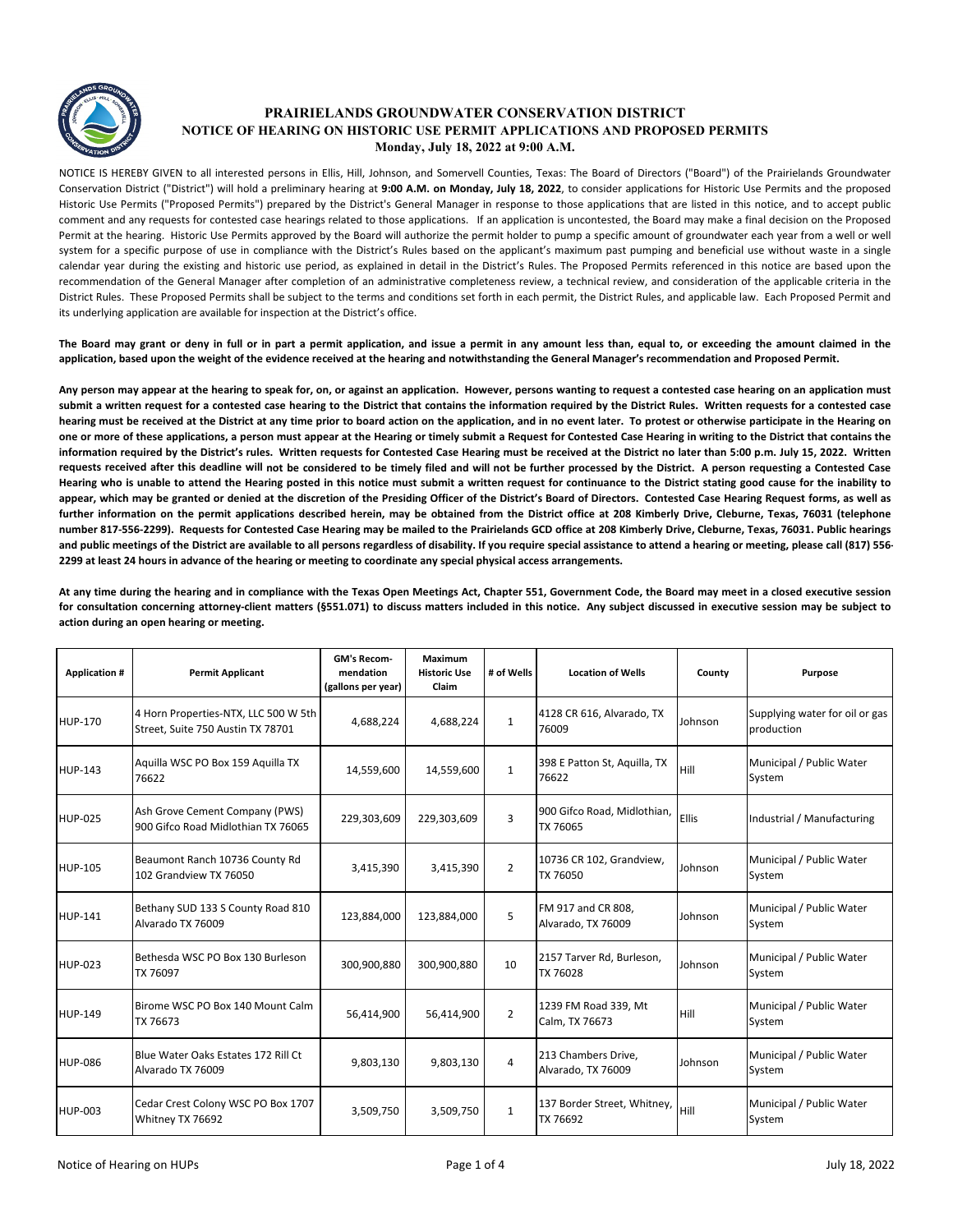| <b>Application #</b> | <b>Permit Applicant</b>                                                                                  | <b>GM's Recom-</b><br>mendation<br>(gallons per year) | <b>Maximum</b><br><b>Historic Use</b><br>Claim | # of Wells     | <b>Location of Wells</b>                             | County       | Purpose                                      |
|----------------------|----------------------------------------------------------------------------------------------------------|-------------------------------------------------------|------------------------------------------------|----------------|------------------------------------------------------|--------------|----------------------------------------------|
| <b>HUP-060</b>       | Chatt WSC 140 HCR 2305 Abbott TX<br>76621                                                                | 24,622,000                                            | 24,622,000                                     | $\mathbf{1}$   | 865 Hcr 3111 E, Hillsboro,<br>TX 76645               | Hill         | Municipal / Public Water<br>System           |
| <b>HUP-069</b>       | City of Abbott PO Box 44 Abbott TX<br>76621                                                              | 26,890,500                                            | 26,890,500                                     | 2              | 609 S Third Street, Abbott,<br>TX 76621              | Hill         | Municipal / Public Water<br>System           |
| <b>HUP-168</b>       | City of Covington PO Box 443<br>Covington TX 76636                                                       | 32,225,000                                            | 32,225,000                                     | $\overline{2}$ | Roger St / Lovell Ave,<br>Covington, TX 76636        | Hill         | Municipal / Public Water<br>System           |
| <b>HUP-035</b>       | City of Cresson PO Box 632 Cresson TX<br>76035                                                           | 5,139,600                                             | 5,139,600                                      | $\mathbf{1}$   | 14200 Hwy 171, Cresson, TX<br>76035                  | Johnson      | Municipal / Public Water<br>System           |
| <b>HUP-096</b>       | City of Glen Rose PO Box 1949 Glen<br>Rose TX 76043                                                      | 174,208,000                                           | 174,208,000                                    | 5              | Bryan Street, Glen Rose, TX<br>76043                 | Somervell    | Municipal / Public Water<br>System           |
| <b>HUP-167</b>       | City of Godley PO Box 27 Godley TX<br>76044                                                              | 39,810,300                                            | 39,810,300                                     | 4              | 400 Davis, Godley, TX 76044 Johnson                  |              | Municipal / Public Water<br>System           |
| HUP-012              | City of Grandview 1100 McDuff<br>Grandview TX 76050                                                      | 83,846,530                                            | 83,846,530                                     | 3              | 700 Gillum, Grandview, TX<br>76050                   | Johnson      | Municipal / Public Water<br>System           |
| <b>HUP-110</b>       | City of Hubbard 118 N Magnolia Ave<br>Hubbard TX 76648                                                   | 73,604,958                                            | 73,604,958                                     | $\mathbf{1}$   | 220 S. Magnolia, Hubbard,<br>TX 76648                | Hill         | Municipal / Public Water<br>System           |
| <b>HUP-062</b>       | City of Malone 214 N Pecan St Malone<br>TX 76660                                                         | 15,049,581                                            | 15,049,581                                     | $\mathbf{1}$   | 202 N. Walnut, Malone, TX<br>76660                   | Hill         | Municipal / Public Water<br>System           |
| <b>HUP-088</b>       | City of Mertens Mertens City<br>Waterworks PO Box 26 Mertens TX<br>76666                                 | 9,047,400                                             | 9,047,400                                      | $\mathbf{1}$   | 301-403 W Front St,<br>Mertens, TX 76666             | Hill         | Municipal / Public Water<br>System           |
| HUP-166              | City of Milford PO Box 538 Milford TX<br>76670                                                           | 15,539,900                                            | 15,539,900                                     | $\overline{2}$ | 102 E. Crossmain, Milford,<br>TX 76670               | <b>Ellis</b> | Municipal / Public Water<br>System           |
| <b>HUP-164</b>       | City of Mount Calm PO Box 85 Mount<br>Calm TX 76673                                                      | 11,316,200                                            | 11,316,200                                     | $\mathbf 1$    | 101-135 N 2nd St E, Mt<br>Calm, TX 76673             | Hill         | Municipal / Public Water<br>System           |
| <b>HUP-146</b>       | City of Rio Vista PO Box 129 Rio Vista<br>TX 76093                                                       | 55,485,096                                            | 55,485,096                                     | $\overline{2}$ | 401 County Road 1107, Rio<br>Vista, TX 76093         | Johnson      | Municipal / Public Water<br>System           |
| HUP-177              | Coming Of Christ Full Gospel Church<br>2437 Derrs Chapel Rd Italy TX 76651                               | 2,080,720                                             | 2,080,720                                      | $\mathbf{1}$   | 2437 Derrs Chapel Rd, Italy,<br>TX 76651             | Ellis        | Municipal / Public Water<br>System           |
| <b>HUP-058</b>       | Fred Mitchell MHP 3245 FM 2135<br>Cleburne TX 76031                                                      | 1,810,940                                             | 1,810,940                                      | $\mathbf 1$    | 3245 Farm to Market Road<br>2135, Cleburne, TX 76031 | Johnson      | Municipal / Public Water<br>System           |
| <b>HUP-002</b>       | Gholson Water Supply Corporation<br>12520 Gholson Road Waco TX 76705                                     | 29,740,300                                            | 29,740,300                                     | $\overline{2}$ | 653 HCR 2200, Aquilla, TX<br>76622                   | Hill         | Municipal / Public Water<br>System           |
| <b>HUP-085</b>       | Glen Rose ISD PO Box 2129 Glen Rose<br>TX 76043                                                          | 1,000,000                                             | 1,000,000                                      | $\overline{2}$ | 900 Stadium Drive, Glen<br>Rose, TX 76043            | Somervell    | Non-Agriculture Irrigation                   |
| <b>HUP-091</b>       | Granbury Excavating PO Box 1176<br>Granbury TX 76048                                                     | 8,831,000                                             | 8,831,000                                      | $\mathbf 1$    | 2673 County Road 412, Glen<br>Rose, TX 76043         | Somervell    | Commercial / Small Business                  |
| HUP-111              | Halliburton Energy Services 8432<br>South I-35W Alvarado TX 76009                                        | 2,214,700                                             | 2,214,700                                      | $\mathbf{1}$   | 8432 I35W South, Alvarado,<br>TX 76009               | Johnson      | <b>Commercial / Small Business</b>           |
| <b>HUP-045</b>       | Holcim Texas LP 1800 Dove Lane<br>Midlothian TX 76065                                                    | 92,263,400                                            | 92,263,400                                     | $\mathbf 1$    | 1800 Dove Lane, Midlothian,<br>TX 76065              | Ellis        | Industrial / Manufacturing                   |
| HUP-268              | Javelin Energy Partners (Bruno<br>Czajkowski) 8401 N Central<br>Expressway, Suite 840 Dallas TX<br>75225 | 9,215,000                                             | 9,215,000                                      | $\mathbf{1}$   | 1625 Fox Ln, Burleson, TX<br>76028                   | Johnson      | Supplying water for oil or gas<br>production |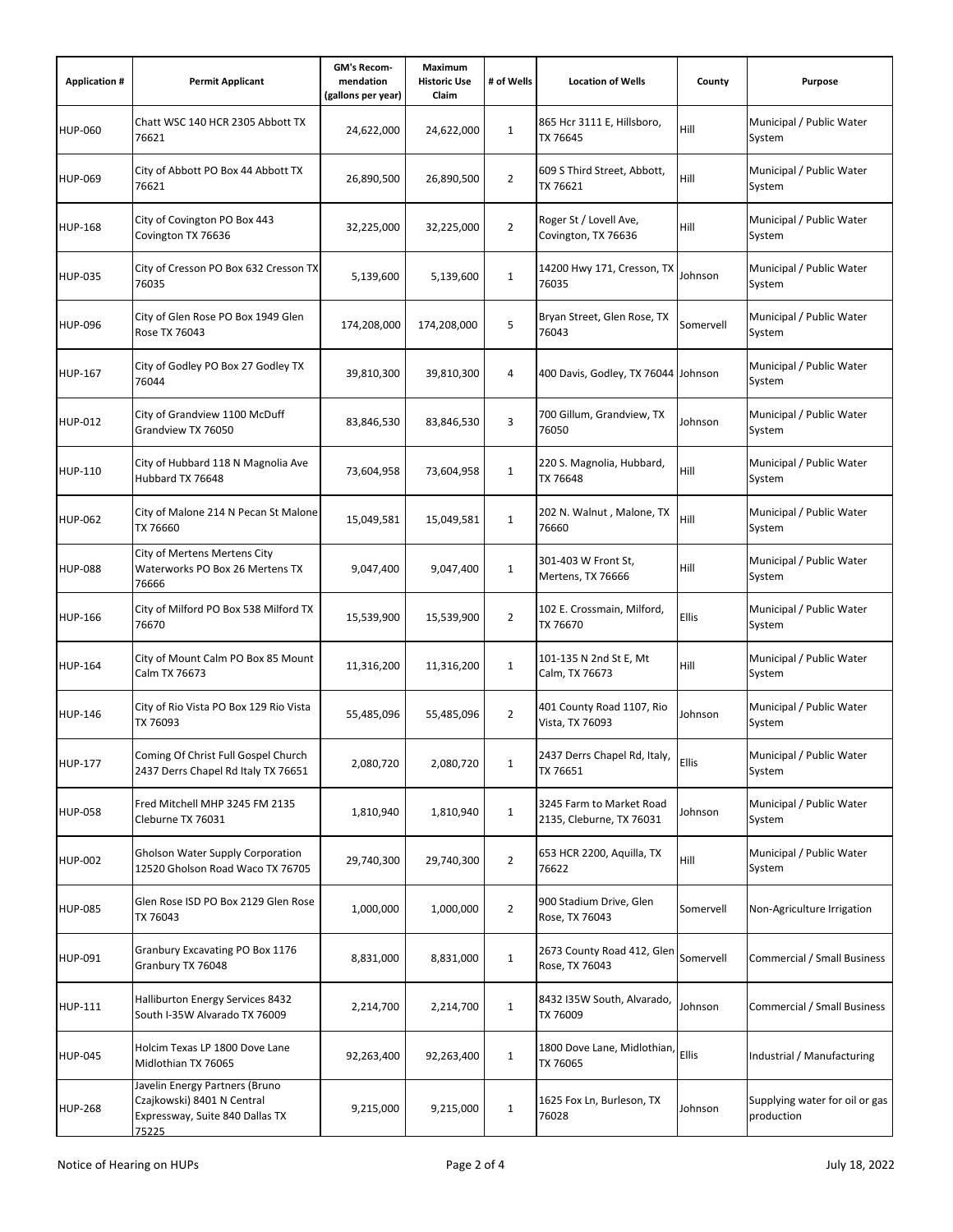| <b>Application #</b> | <b>Permit Applicant</b>                                                                                    | GM's Recom-<br>mendation<br>(gallons per year) | Maximum<br><b>Historic Use</b><br>Claim | # of Wells     | <b>Location of Wells</b>                     | County    | Purpose                                      |
|----------------------|------------------------------------------------------------------------------------------------------------|------------------------------------------------|-----------------------------------------|----------------|----------------------------------------------|-----------|----------------------------------------------|
| <b>HUP-248</b>       | Javelin Energy Partners (Johnson<br>County SWD) 8401 N Central<br>Expressway, Suite 840 Dallas TX<br>75225 | 416,900                                        | 416,900                                 | $\mathbf 1$    | 3108 FM 2415, Cleburne, TX<br>76031          | Johnson   | Supplying water for oil or gas<br>production |
| <b>HUP-255</b>       | Javelin Energy Partners (King Sisters<br>#2) 8401 N Central Expressway, Suite<br>840 Dallas TX 75225       | 16,000,000                                     | 16,000,000                              | $\mathbf{1}$   | 7200 FM 1434, Cleburne, TX<br>76033          | Johnson   | Supplying water for oil or gas<br>production |
| <b>HUP-056</b>       | Lakeview Camp and Conference<br>Center 5128 FM 66 Waxahachie TX<br>75167                                   | 11,066,100                                     | 11,066,100                              | 2              | 5128 FM 66, Waxahachie,<br>TX 75167          | Ellis     | Municipal / Public Water<br>System           |
| <b>HUP-014</b>       | Latham Springs Baptist Encampment<br>134 PR 223 Aquilla TX 76622                                           | 4,767,700                                      | 4,767,700                               | $\mathbf 1$    | 134 PR 223, Aquilla, TX<br>76622             | Hill      | Municipal / Public Water<br>System           |
| <b>HUP-065</b>       | Luminant Generation Company, LLC<br>(Rifle Range) 6555 Sierra Drive Irving<br>TX 75039                     | 82,000                                         | 82,000                                  | $\mathbf{1}$   | 6322 North FM 56, Glen<br>Rose, TX 76043     | Somervell | Municipal / Public Water<br>System           |
| <b>HUP-064</b>       | Luminant Generation Company, LLC<br>(Somervell Training Center) 6555<br>Sierra Drive Irving TX 75039       | 281,750                                        | 281,750                                 | $\mathbf 1$    | 2783 CR 302, Glen Rose, TX<br>76043          | Somervell | Industrial / Manufacturing                   |
| <b>HUP-016</b>       | Menlow WSC 2476 FM 1304 Abbott<br>TX 76621                                                                 | 13,332,700                                     | 13,332,700                              | $\mathbf{1}$   | 2476 FM 1304, Abbott, TX<br>76621            | Hill      | Municipal / Public Water<br>System           |
| <b>HUP-107</b>       | North Whispering Meadows Water<br>8616 Roaring Creek Rd Joshua TX<br>76058                                 | 2,033,710                                      | 2,033,710                               | $\mathbf{1}$   | 8616 Roaring Creek Road,<br>Joshua, TX 76058 | Johnson   | Municipal / Public Water<br>System           |
| <b>HUP-148</b>       | Owen Oil Tools 12001 County Road<br>1000 Godley TX 76044                                                   | 1,915,849                                      | 1,915,849                               | $\overline{2}$ | 100 W Allen Ave, Godley, TX<br>76044         | Johnson   | Industrial / Manufacturing                   |
| <b>HUP-018</b>       | Penelope WSC PO Box 102 Penelope<br>TX 76676                                                               | 8,317,200                                      | 8,317,200                               | $\mathbf{1}$   | 101-199 Maine St,<br>Penelope, TX 76676      | Hill      | Municipal / Public Water<br>System           |
| <b>HUP-068</b>       | Pinnergy, Ltd 9913 N Hwy 171 Godley<br>TX 76044                                                            | 2,845,794                                      | 2,845,794                               | $\mathbf 1$    | 9913 N Hwy 171, Godley, TX<br>76044          | Johnson   | Supplying water for oil or gas<br>production |
| <b>HUP-165</b>       | Riverbend Retreat Center (Irrigation)<br>1232 CR 411 B Unit C Glen Rose TX<br>76043                        | 3,400,000                                      | 3,400,000                               | $\mathbf 1$    | 1232 CR 411B, Glen Rose, TX<br>76043         | Somervell | Commercial / Small Business                  |
| <b>HUP-024</b>       | Riverbend Retreat Center 1232 CR 411<br>B Unit C Glen Rose TX 76043                                        | 24,931,100                                     | 24,931,100                              | $\overline{2}$ | 1232 CR 411B, Glen Rose, TX<br>76043         | Somervell | Municipal / Public Water<br>System           |
| <b>HUP-034</b>       | Rural Bardwell WSC PO Box 26 Itasca<br>TX 76055                                                            | 30,068,300                                     | 30,068,300                              | $\mathbf{1}$   | 1464 Farm to Market 984,<br>Ennis, TX 75119  | Ellis     | Municipal / Public Water<br>System           |
| <b>HUP-022</b>       | Simpson Sand and Gravel (N W Family<br>Ranch) 1948 CR 1234 Nemo TX 76070                                   | 31,536,000                                     | 31,536,000                              | $\mathbf{1}$   | County Road 403, Nemo, TX<br>76070           | Somervell | Commercial / Small Business                  |
| <b>HUP-154</b>       | Somervell County Water District PO<br>Box 1386 Glen Rose TX 76043                                          | 17,409,000                                     | 17,409,000                              | $\overline{2}$ | 2099 CR 301, Glen Rose, TX<br>76043          | Somervell | Municipal / Public Water<br>System           |
| <b>HUP-021</b>       | Texas Lime Company PO Box 851<br>Cleburne TX 76033                                                         | 72,076,512                                     | 72,076,512                              | $\overline{2}$ | 15865 FM 1434, Cleburne,<br>TX 76033         | Johnson   | Industrial / Manufacturing                   |
| HUP-006              | Tidwell, Stanley 2330 W FM 875<br>Midlothian TX 76065                                                      | 3,505,500                                      | 3,505,500                               | $\overline{2}$ | 2330 W FM 875, Midlothian,<br>TX 76065       | Ellis     | Non-Agriculture Irrigation                   |
| <b>HUP-044</b>       | Tres Vidas Subdivision PO Box 1263<br>Hillsboro TX 76645                                                   | 5,854,572                                      | 5,854,572                               | $\mathbf 1$    | 263 Private Road 482,<br>Hillsboro, TX 76645 | Hill      | Municipal / Public Water<br>System           |
| <b>HUP-235</b>       | United Production Partners, LLC<br>(Dodson) 4449 S IH 35W Alvarado TX<br>76009                             | 19,310,928                                     | 19,310,928                              | $\mathbf{1}$   | 9002 Summit Ct E,<br>Cleburne, TX 76033      | Johnson   | Supplying water for oil or gas<br>production |